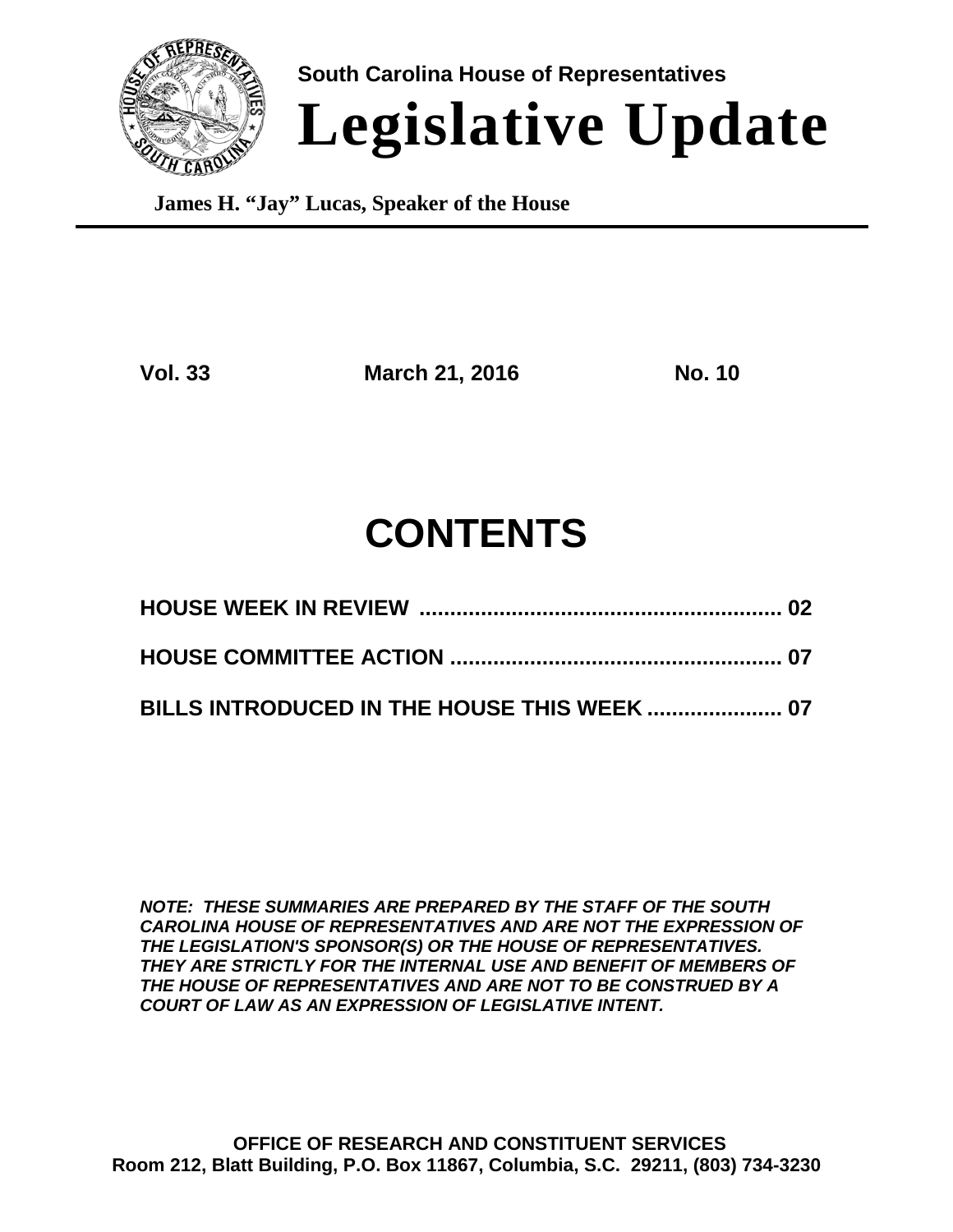# **HOUSE WEEK IN REVIEW**

The House of Representatives amended, approved, and sent the Senate **H.4554**, the **"SOUTH CAROLINA ANTI-MONEY LAUNDERING ACT"** which establishes new provisions for the regulation and oversight of money transmission services. The legislation is offered as a means of rectifying South Carolina's current status as the only U.S. state with no regulatory authority over money transfers of smaller amounts which has made the state a center for money laundering activities that facilitate organized criminal enterprises and terrorist activities. The legislation establishes new requirements for the licensure and regulation of money transmission and currency exchange services with the South Carolina Attorney General. Record keeping requirements are imposed on licensees and the Attorney General's Office is afforded authority to review records and conduct investigations. Penalties are established for violations including felony criminal penalties for falsifying records and engaging in illicit money transfers involving larger dollar amounts. The jurisdiction of the state grand jury is expanded to include violations relating to the South Carolina Anti-Money Laundering Act.

The House amended, approved, and sent the Senate **H.4521**, the **"TUCKER HIPPS TRANSPARENCY ACT"**, legislation named in memory of the Clemson University student who died during a fraternity activity on September 22, 2014. The legislation requires the state's public institutions of higher education to maintain a report detailing student misconduct investigations related to fraternity and sorority organizations formally affiliated with the institution. These reports are specifically required to include a violation of a Student Code of Conduct for offenses involving alcohol, drugs, sexual assault, harm to others, threats, endangerment, and hazing. The report must be readily available to the public upon request and posted on the institutions' websites. Institutions must also furnish a printed notice of the nature and availability of this report and the website address where it can be found to attendees at student orientation. Each public institution of higher learning shall compile an initial report and make it available to the public and online before the beginning of the 2016-2017 academic year. This initial report must include the required information beginning with data after December 31, 2010. Institutions are subject to requirements for updating reports in a timely manner.

The House amended, approved, and sent the Senate **H.4688**, the **"TIMOTHY WAYNE GIBSON ACT"**, legislation named in memory of the South Carolina Department of Transportation highway maintenance worker who died in the line of duty while responding to the catastrophic floods of October 2015. The legislation provides that it is unlawful to remove or reposition a temporary road closure sign or device. The legislation specifies that it is not a violation for a property owner or someone else entitled to access the premises to move a temporary traffic-control device or temporary road closure sign and then immediately replace that sign or device in order to enter or exit the property.

The House concurred in Senate amendments to **H.3325**, the **"CLEMENTA C. PINCKNEY UNIFORM PARTITION OF HEIRS' PROPERTY ACT"**, and enrolled the bill for ratification. Addressing an abiding concern of the late South Carolina Senator, the legislation is named in memory of Pinckney, who, while serving in his capacity as Senior Pastor of Charleston's historic Mother Emanuel African Methodist Episcopal Church, was shot to death along with eight members of his congregation as they gathered for an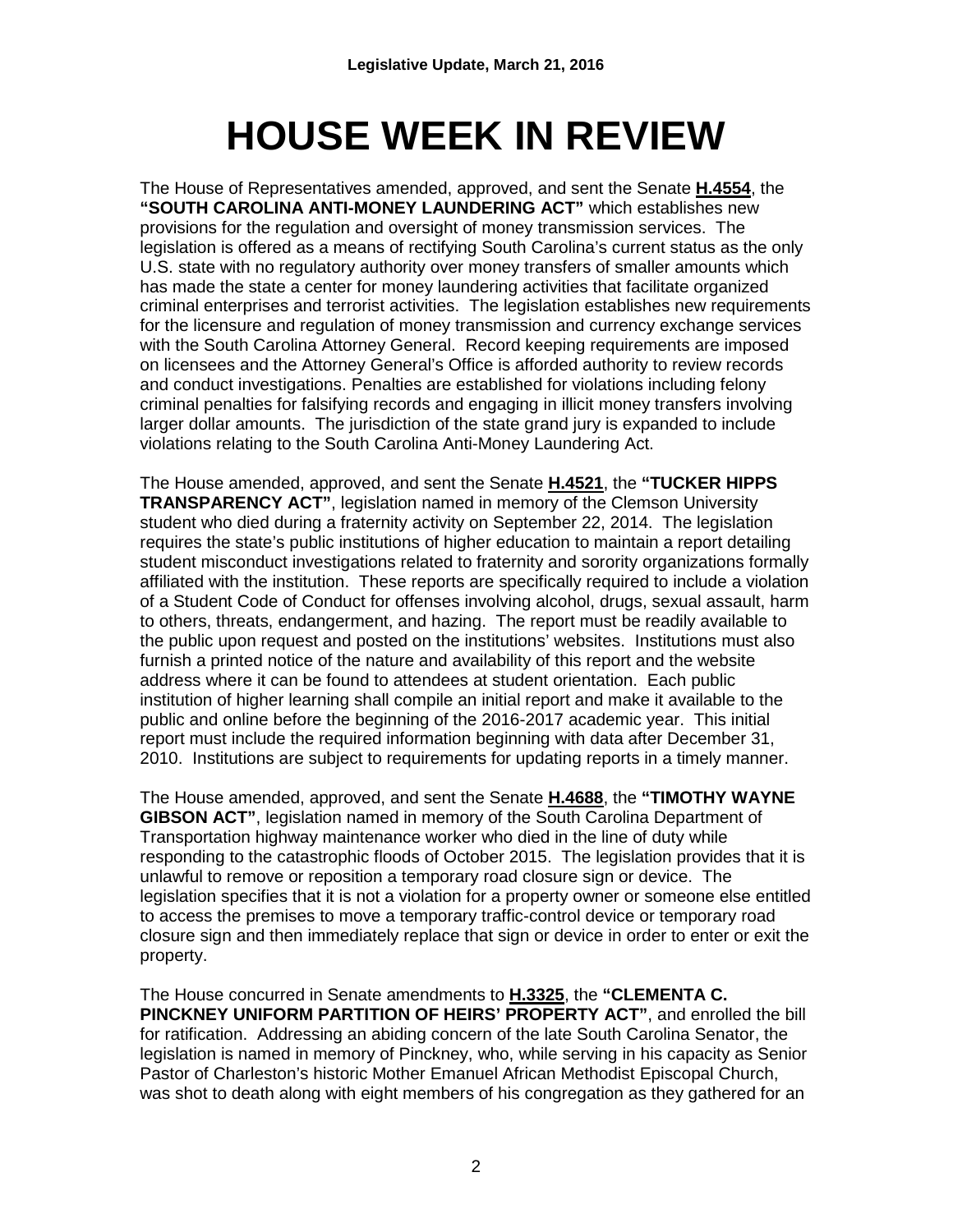evening Bible study on June 17, 2015. The legislation establishes a protocol for partitioning real estate when a court determines that the land meets the criteria established for heirs' property as a means of preserving property rights in situations where land has been passed down through generations without written wills or properly probated wills so that the property is owned in common by multiple heirs. This statutory protocol includes requirements for notifying those who own a percentage of the land as one of many heirs as well as provisions for conducting sales or making such other arrangements as dividing up the heirs' property among the cotenants by forming physically distinct and separately titled parcels.

The House adopted the conference committee report on **H.3545**, a bill making revisions to **ARSON OFFENSES**, and enrolled the legislation for ratification. The legislation revises various statutes that provide for the degrees of arson, making corrections to these and other provisions that were put in place through the adoption of the 2010 Omnibus Crime Act.

The House amended, approved, and sent the Senate **H.3848**, the **"SOUTH CAROLINA FOUNDING PRINCIPLES ACT"**. The legislation requires the State Board of Education and Education Oversight Committee to incorporate instruction on the founding principles that shaped the United States into the required study of the United States Constitution and the South Carolina Social Studies Standards upon the next cyclical review. This required instruction must at least include the Federalist Papers, the structure of government and the role of the separation of powers and the freedoms guaranteed by the Bill of Rights to the United States Constitution. A biennial report on implementation must be submitted to the Senate Education Committee and the House Education and Public Works Committee. The State Department of Education must make professional development opportunities on this required instruction available to teachers by physical or electronic means.

The House approved and sent the Senate **H.4150**, a bill designating the seventeenth day of September of each year as **"UNITED STATES CONSTITUTION DAY"** in recognition of the signing of the United States Constitution which took place on September 17, 1787.

The House amended, approved, and sent the Senate **H.4718**, a bill creating a **SOUTH CAROLINA RETIRED EDUCATOR CERTIFICATE** that may be held by a retiree who previously held a South Carolina renewable, professional educator certificate. An initial retired educator certificate is valid for thirty years. A certificate may be renewed and is valid for ten years. Renewal of a retired educator certificate does not require completion of professional learning or renewal credit. An educator who works under the retired certificate must work under a letter of agreement. Holders of such certificates are not exempt from professional development that is required by the local school district.

The House amended Senate amendments to **H.3265** and returned the bill to the Senate. The legislation includes within Comprehensive Health Education Programs new **REQUIREMENTS FOR PUBLIC HIGH SCHOOL STUDENTS TO RECEIVE CARDIOPULMONARY RESUSCITATION (CPR) TRAINING**. At least one time during the entire four years of grades nine through twelve, each student must, under the new requirements, receive instruction in cardiopulmonary resuscitation (CPR) that includes training in such matters as hands-only CPR and awareness in the use of an automated external defibrillator (AED).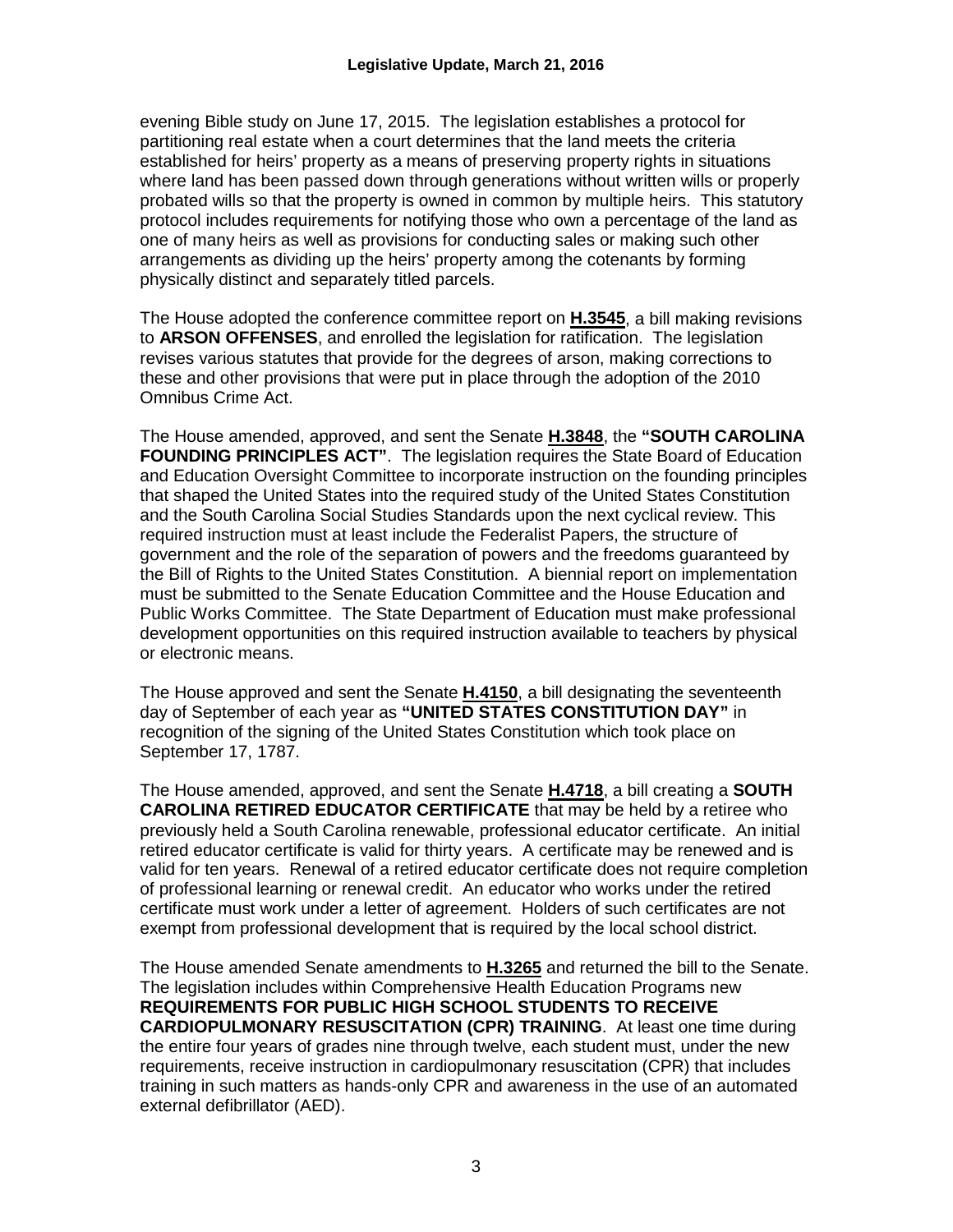The House amended, approved, and sent the Senate **H.4562**, a bill designating the month of April of every year as **"MOVE OVER AWARENESS MONTH"** in South Carolina when the Department of Transportation and the Department of Public Safety shall conduct programs that emphasize the importance of motor vehicle drivers moving over into an adjacent lane whenever possible when approaching or passing through a highway work zone, an emergency scene, or any other traffic incident. The Department of Motor Vehicles is directed to print in future Driver's Manuals, and include as soon as practical in online editions, information referencing the state's "Move Over Law" requirements regarding motorists on an interstate highway approaching an emergency scene. The legislation also provides that a state governmental entity that maintains a wrecker or tow truck rotation must allow a driver of those service vehicles to take traffic incident management training free of charge.

The House amended, approved, and sent the Senate **H.3706**, the **"EMERGENCY ANAPHYLAXIS TREATMENT ACT"** which allows authorized institutions, organizations, and businesses, such as colleges and universities, daycare facilities, places of worship, restaurants, places of employment, recreation camps, youth sports leagues, amusement parks, and sports arenas, to keep supplies of epinephrine auto-injectors, also known as EpiPens, in stock to administer this potentially life-saving medication to those who are experiencing severe allergic reactions. The legislation establishes a protocol that allows physicians and certain other healthcare professionals to prescribe stock supplies of epinephrine auto-injectors for these authorized places that may be administered by designated individuals who have completed required training on the proper use of these epinephrine auto-injectors and how to recognize the symptoms of severe allergic reactions, including anaphylaxis. The legislation affords certain immunity from legal liability regarding the use of epinephrine auto-injectors in good faith.

The House amended, approved, and sent the Senate **H.3999**, a bill **REVISING PROVISIONS FOR THOSE WHO MAY MAKE HEALTH CARE DECISIONS FOR PATIENTS WHO ARE UNABLE TO PROVIDE CONSENT**. The legislation revises the prioritized list of those who are authorized to make health care decisions for patients who are unable to provide consent to include as a lowest, tenth, priority a close friend of the patient who is an adult and reasonably is believed by the health care professional to have a close personal relationship with the patient. The legislation also revises the list to give higher priority to adult children over parents, give higher priority to adult siblings over grandparents and adult grandchildren, and specify that a majority of relatives makes the decision when there are multiple relatives of equal priority. Documentation of efforts to locate a decision maker on the prioritized list must be recorded in the patient's medical record.

The House approved and sent the Senate **H.4877**, a bill providing for **TWO ADDITIONAL AT-LARGE FAMILY COURT JUDGES** who must be elected without regard to their county or circuit of residence.

The House approved and sent the Senate **H.4339**, a bill **ENHANCING PROVISIONS TO COMBAT INSURANCE FRAUD**. The jurisdiction of the state grand jury is expanded to include largescale insurance fraud crimes including violations of the South Carolina Omnibus Insurance Fraud and Reporting Immunity Act. The legislation includes provisions that allow those who operate motor vehicles in the commission of insurance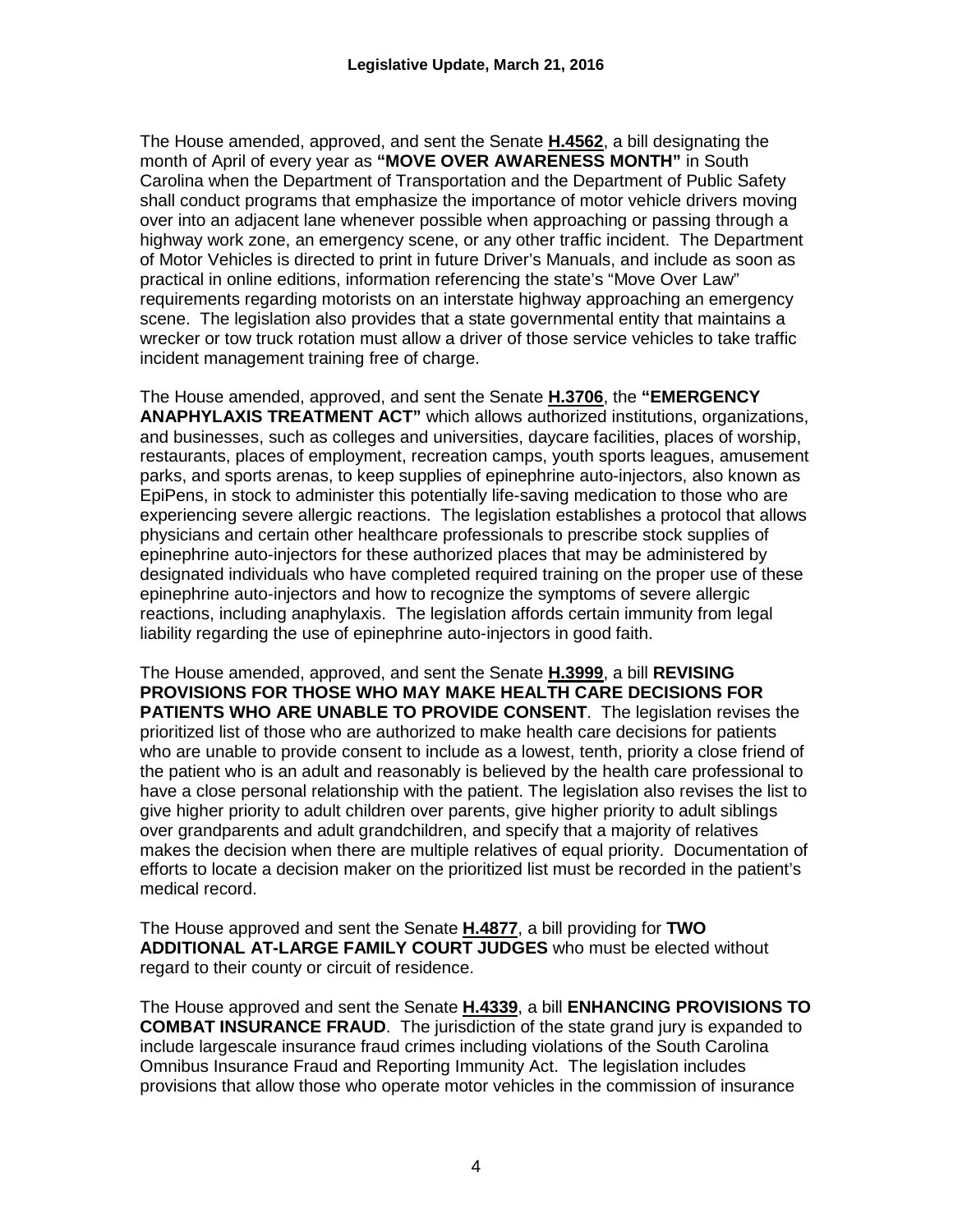fraud to have their driving privileges suspended for one year. Motor vehicles, equipment, and other property used to commit insurance fraud is subject to forfeiture.

The House amended, approved, and sent the Senate **H.3130**, a bill authorizing **HOME DETENTION FOR CERTAIN NONVIOLENT DRUG OFFENSES** so long as individuals are monitored by a GPS tracking device and bear the cost of the monitoring program. This home detention option does not apply to trafficking methamphetamine or to a drug trafficking offense that carries a maximum sentence of up to ten years.

The House amended, approved, and sent the Senate **H.4878**, a bill establishing **CONFIDENTIALITY PROVISIONS FOR COMMUNICATIONS WITH LAW ENFORCEMENT PEER-SUPPORT TEAMS**, made up of such personnel as chaplains, mental health professionals, and public safety peers, which provide emotional and moral support to public safety employees and their immediate family members following critical incidents.

The House approved **S.850** and enrolled the bill for ratification. The legislation establishes **REQUIREMENTS FOR PRINCIPLE-BASED RESERVES FOR LIFE INSURANCE POLICIES** to bring South Carolina's insurance laws into greater conformity with recommendations of the National Association of Insurance Commissioners.

The House concurred in Senate amendments to **H.3576**, relating to the **STATUS OF A NONPROFIT YOUTH SPORTS ORGANIZATION COACH**, and enrolled the bill for ratification. The legislation establishes conditions under which a written agreement between a nonprofit youth sports organization and a coach constitutes conclusive evidence that an independent contractor relationship, rather than an employment relationship, exists between the nonprofit youth sports organization and the coach for purposes of workers' compensation, unemployment insurance coverage, and federal and state income tax withholdings requirements.

The House amended, approved, and sent the Senate **H.4138**, a bill relating to the **DISPLAY OF HEATING AND AIR CONDITIONING MECHANICAL CONTRACTOR CREDENTIALS**. The legislation establishes requirements for those holding licenses in the mechanical contractor subclassification of air conditioning, heating, or packaged equipment to display their mechanical contractor licenses in a conspicuous manner at their principal places of business and to display their mechanical contractor license numbers on their commercial vehicles and on their invoice and proposal forms.

The House amended, approved, and sent the Senate **H.4931**, a bill making revisions to the **REGULATION OF PROFESSIONAL BONDSMEN, SURETY BONDSMEN, AND RUNNERS**. The legislation revises provisions relating to education and continuing education requirements for professional bondsmen, surety bondsmen, and runners, so as to increase the number of hours of education required for licensure and for continuing education. The legislation revises provisions relating to visiting and examining professional bondsmen by the Department of Insurance, so as to subject sureties to these visits and examinations. The legislation requires newly-licensed bondsmen to maintain a properly zoned office in this state that is accessible to the general public and department during normal business hours, and requires the bondsman to provide certain contact information. Currently licensed bondsmen are grandfathered in so that they are not subject to these office requirements.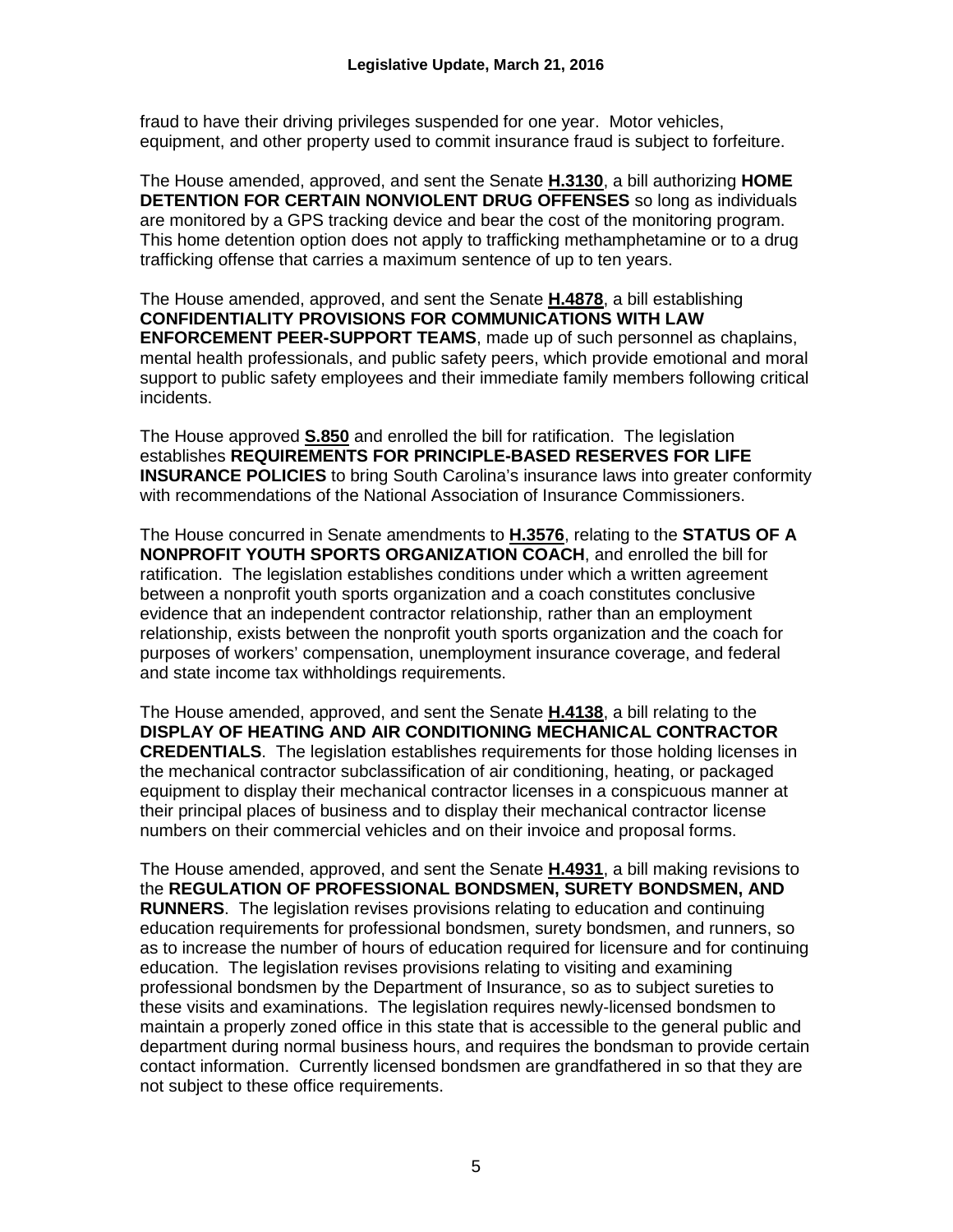The House amended, approved, and sent the Senate **H.4817**, a bill **MAKING REVISIONS RELATING TO OVERSIGHT BY THE DEPARTMENT OF INSURANCE**.

Requirements are included to subject someone applying for or renewing a resident insurance producer license to criminal background screenings. The legislation requires an individual who applies for a bondsman or runner license to provide his business, email, mailing, and residential street address to the department. The legislation requires an applicant to provide an email address to the department when applying for insurance producer's licenses, insurance adjuster's licenses, public insurance adjuster's licenses, or motor vehicle physical damage appraiser's licenses. The legislation eliminates affidavit requirements within the requirements for a nonresident to be licensed as an insurance broker. The legislation revises provisions relating to warning stamps on policies of eligible surplus lines insurance, so as to no longer require a broker to write or stamp a warning on the face of an application for eligible surplus lines insurance.

The House amended, approved, and sent the Senate **H.4874**, a bill that provides for various **STATUTORY UPDATES AND REVISIONS RECOMMENDED BY THE HOUSE LEGISLATIVE OVERSIGHT COMMITTEE** as a result of its study of the Comptroller General's Office. The legislation includes a transfer of certain statutory accounting responsibilities from the Comptroller General's Office to the Department of Motor Vehicles.

The House amended, approved, and sent the Senate **H.4875**, a bill that provides for various **STATUTORY UPDATES AND REVISIONS RECOMMENDED BY THE HOUSE LEGISLATIVE OVERSIGHT COMMITTEE** as a result of its study of the Comptroller General's Office.

The House refused to grant free conference powers on **H.3114**, the **"SOUTH CAROLINA PAIN-CAPABLE UNBORN CHILD PROTECTION ACT"** which establishes a prohibition on the performance of abortions beginning at twenty weeks following fertilization.

# **HOUSE COMMITTEE ACTION**

## **EDUCATION AND PUBLIC WORKS**

The Committee on Education and Public Works met and passed two bills.

The Committee passed **H. 5024**, **LITERACY TEACHERS AND COACHES**, as amended. The bill requires that before the 2016-2017 school year, the state Department of Education shall provide all kindergarten through grade three literacy coaches and literacy teachers with training on dyslexia, including evidence-based dyslexia screening, instructional methods, and interventions. The bill also requires a report from the Department to the House and Senate Education Committees on the training to include the number and percentage of coaches and teachers who successfully completed the training.

The Committee amended and passed **H. 4932, VEHICLE AND TRAILER SPECIFICATIONS.** This bill relates to maximum lengths and weights of vehicles that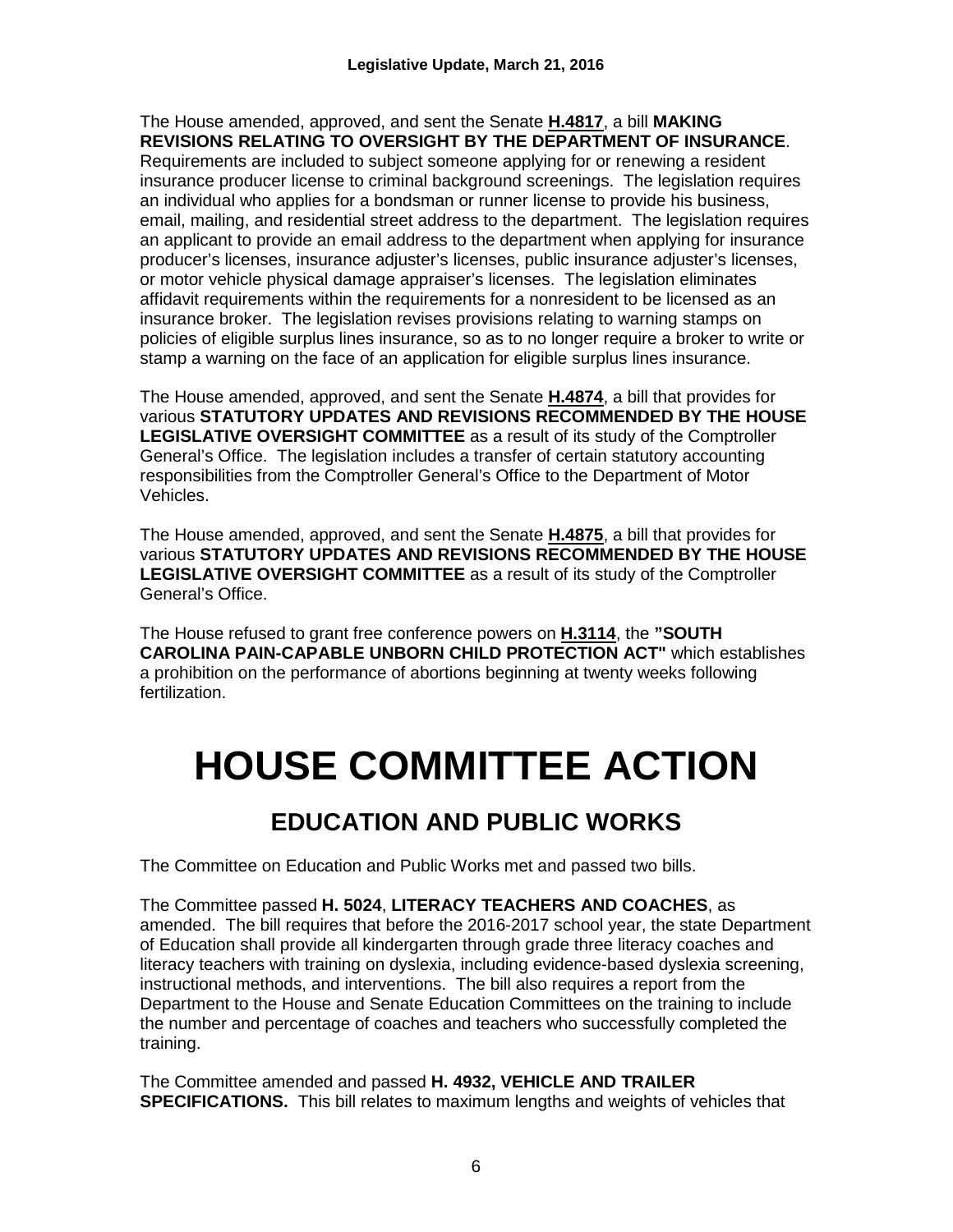may be operated along the state's highways. It specifically adds language related to trailers and semitrailers in connection with motorsports competition events. Also, axle and weight limits are stated for motorhomes and intrastate public agency transit passenger buses. Also, it delineates increased weights associated with idle reduction systems.

## **BILLS INTRODUCED IN THE HOUSE THIS WEEK**

### **EDUCATION AND PUBLIC WORKS**

#### **H.5108** *LOCAL GOVERNMENT FLEETS* **Rep. Allison**

A concurrent resolution to establish a study committee to assess the role of local government fleets in hiring entry-level commercial driver's licensed drivers.

#### **H.5116** *ROAD REFLECTORS* **Rep. Clyburn**

This bill provides that the Department of Transportation shall place and maintain road reflectors along the state's rural paved highways that indicate pavement markings that separate opposite moving traffic.

#### **H.5118** *GOLF CARTS* **Rep. Herbkersman**

This bill provides that certain municipalities and counties may adopt ordinances that allow golf carts to be operated at night.

### **JUDICIARY**

#### **H.5098** *PRISONERS' BILL OF RIGHTS* **Rep. Henegan**

Protects and preserves prisoners' rights to justice and due process regardless of their race, sex, age, religion, or economic status. Seeks to protect prisoners from inhumane treatment, sexual harassment, or sex crimes. Allows inmates to complain or voice their concerns about prison conditions. Places protections under the Americans with Disabilities Act and requires access to proper medical treatment. Mandates water and proper nourishment be given to all inmates.

#### **H.5114** *ILLEGAL DRUG TRAFFICKING* **Rep. Govan**

Conforms the language of illegal drug trafficking provisions to expand current laws applicable to opium, morphine, heroin and their derivatives to all Schedule I [b] and [c], as well as all Schedule II, illegal drugs.

#### **H.5115** *PROPERTY ASSESSMENTS FOR MEMBERS OF THE ARMED FORCES* **Rep. Horne**

Revises the four percent assessment ratio application deadline for certain property owned by members of the Armed Forces, who are deployed to an area that would entitle them to receive the Federal Combat Zone Tax Exclusion. They would be able to claim a four percent assessment ratio for up to two properties, so long as they are actively attempting to sell one of them.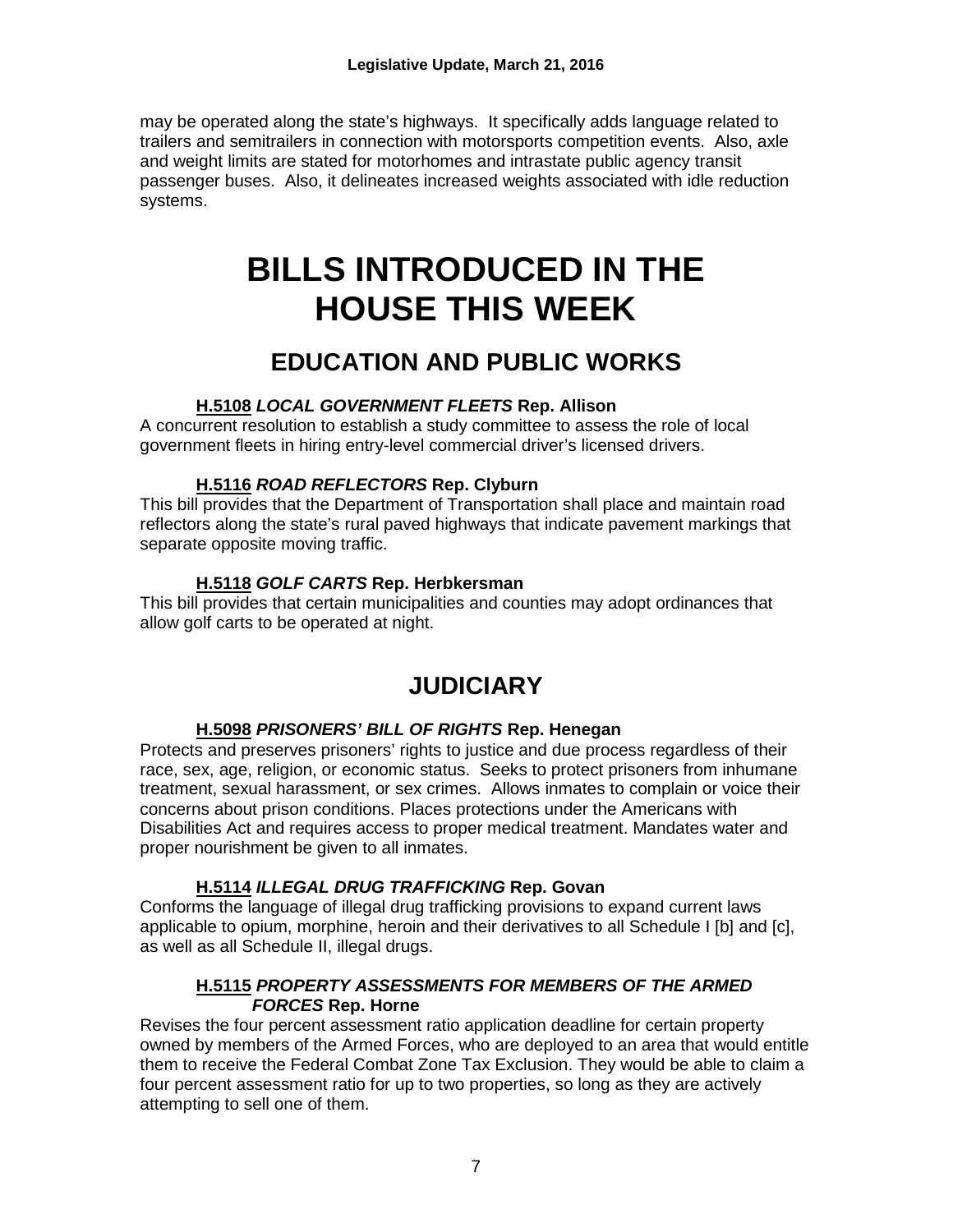#### **H.5120** *SENTENCE REDUCTIONS FOR 'NO-PAROLE' INMATES*  **Rep. Alexander**

Allows inmates, sentenced for "no parole offenses," to serve at least 65% of their sentences [reduced from 85% of their sentence under existing law] before seeking early release, discharge, or resentencing to community supervision. Applicants also must have completed any rehabilitation or educational programs prior to making applications. Inmates displaying exemplary conduct may also apply after serving the necessary portion of their original sentences.

#### **H.5121** *IMMUNITY FROM PROSECUTION FOR SEEKING DRUG OR ALCOHOL OVERDOSE TREATMENTS* **Rep. J. E. Smith**

Adds SC Code Section 44-53-595 to grant immunity from prosecution to people who seek treatment for drug overdoses. Also allows appropriately trained First Responders to administer an opioid antagonist in certain circumstances. Protects First Responders who provide a dose of these agents. Also allows medical practitioners to prescribe an opioid antagonist in certain circumstances. Would extend this authority to pharmacists so that they could prescribe opioid antagonists, and also would allow people other than medical practitioners or first responders, who act in good faith, to administer prescribed opioid antagonists in certain circumstances. Grants immunity from professional sanctions, civil liability and criminal liability to these individuals under listed circumstances. Also adds Code Section 63-19-2470 to provide immunity from certain criminal charges covering the unlawful purchase, consumption, or possession of alcohol by minors [defined as persons under the age of twenty-one years old] when they seek medical assistance for alcohol-related overdoses.

## **LABOR, COMMERCE AND INDUSTRY**

#### **S.280** *NET WORTH REQUIREMENTS FOR GENERAL CONTRACTORS AND MECHANICAL CONTRACTORS* **Sen. Peeler**

This bill revises provisions relating to financial statements and net worth requirements for general contractors and mechanical contractors, so as to adjust the net worth requirements for licensure and license renewal.

#### **S.1013** *LICENSURE AND REGULATION OF REAL ESTATE BROKERS, SALESPERSONS, AND PROPERTY MANAGERS* **Sen. Alexander**

This bill makes revisions relating to the licensure and regulation of real estate brokers, salespersons, and property managers.

#### **H.5109** *"SOUTH CAROLINA BUSINESS LICENSE TAX STANDARDIZATION ACT"* **Rep. Bingham**

This bill enacts the "South Carolina Business License Tax Standardization Act" to provide the sole manner in which a municipal or county business license tax may be imposed, including duration, calculation, and payment, and to restrict collections in the 2018 license year. The legislation revises certain confidentiality provisions to authorize the sharing of business license information among local governments.

## **MEDICAL, MILITARY, PUBLIC AND MUNICIPAL AFFAIRS**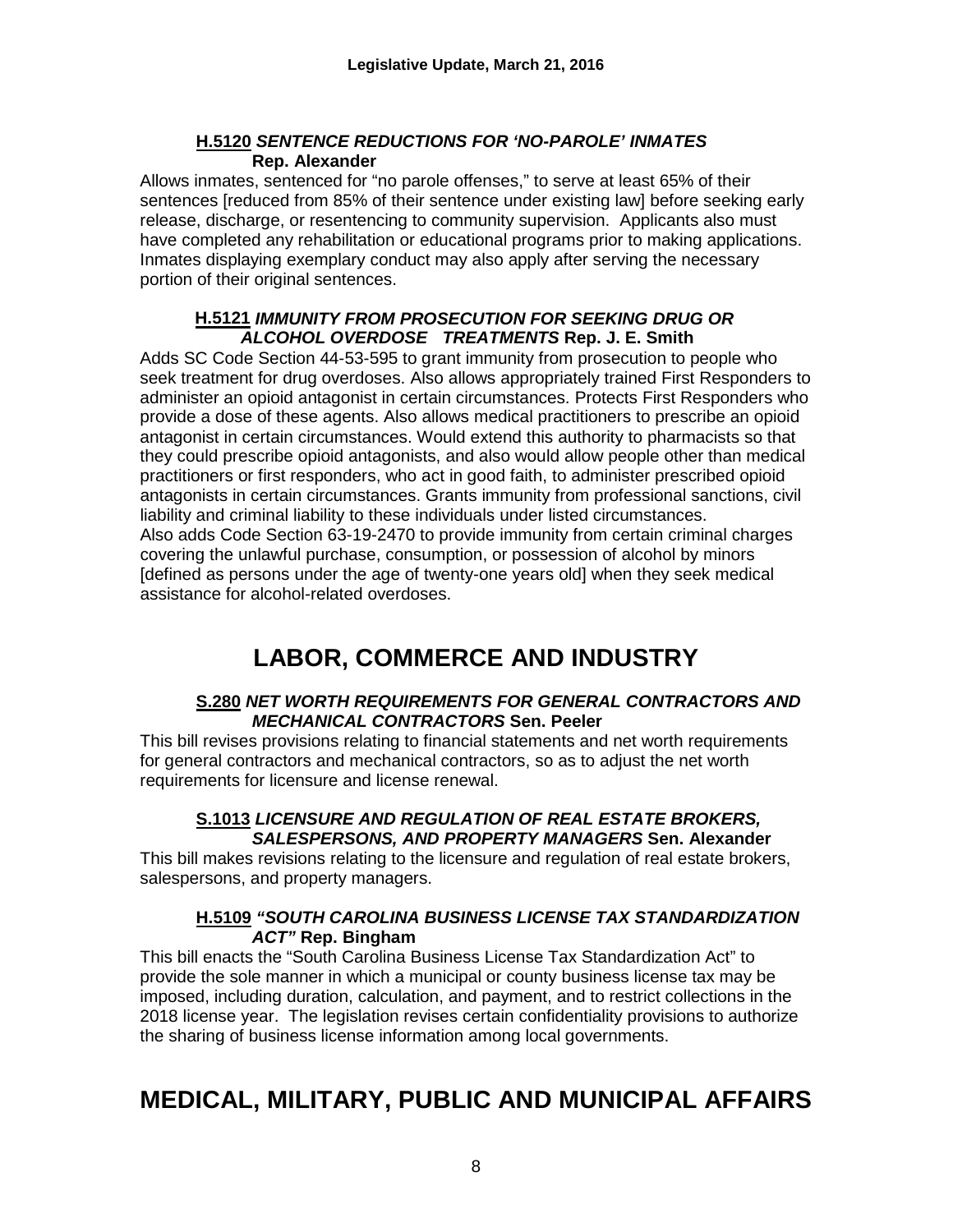#### **H.5100** *"ACCESS TO EMERGENCY MEDICAL CARE ACT"* **Rep. Fry**

The bill revises the definition of "Emergency Medical Provider" to include oral surgeons and dentists licensed by the State Board of Dentistry. In addition, the bill adds that the provisions of the "Access to Emergency Medical Care Act" do not apply to a policy which provides disability or income protection coverage, hospital confinement indemnity coverage, accident-only coverage, specified disease or specified accident coverage, long-term care coverage, vision-only coverage, or coverage issued as a supplement to Medicare.

#### **H.5110** *STATE GOVERNMENT BUILDINGS REQUIRED TO SUPPLY FEMININE*

#### *HYGIENE PRODUCTS IN PUBLIC RESTROOMS* **Rep. McKnight**

This bill provides that every public building owned by the state, or any agency, office, department, division, commission, or institution thereof, must supply feminine hygiene products in each female public restroom, free of charge.

### **WAYS AND MEANS**

#### **H.5117** *REGISTRATION AND OPERATION OF GOLF CARTS* **Rep. Herbkersman**

This bill revises provisions relating to the issuance of golf cart decals, the registration of golf carts, and the operation of golf carts along the state's highways, so as to provide that the golf cart permit decal and registration fee must be distributed to the Department of Parks, Recreation and Tourism and used to establish education and awareness programs regarding the use of golf carts in golf cart vacation communities. The legislation provides that certain municipalities and counties may adopt ordinances that allow golf carts to be operated at night.

#### **H.5119** *STATE GUARD* **Rep. Goldfinch**

This bill clarifies the circumstances authorizing the Governor to call the State Guard into duty and to provide that circumstances involving a natural or manmade disaster, emergency, or emergency preparedness may warrant calling the State Guard into service. The legislation provides that State Guard members may receive a daily stipend or per diem pay for reasonable expenses, or both, if approved by the Adjutant General. The legislation requires a member of the State Guard to complete a minimum of one hundred ninety-two hours of training or drill each year in order to qualify for the individual income tax deduction for guard members. The legislation revises provisions relating to legal assistance services for guard members and immediate family members, so as to authorize South Carolina State Guard Judge Advocates to provide these services and to include them within the personal liability exemption.